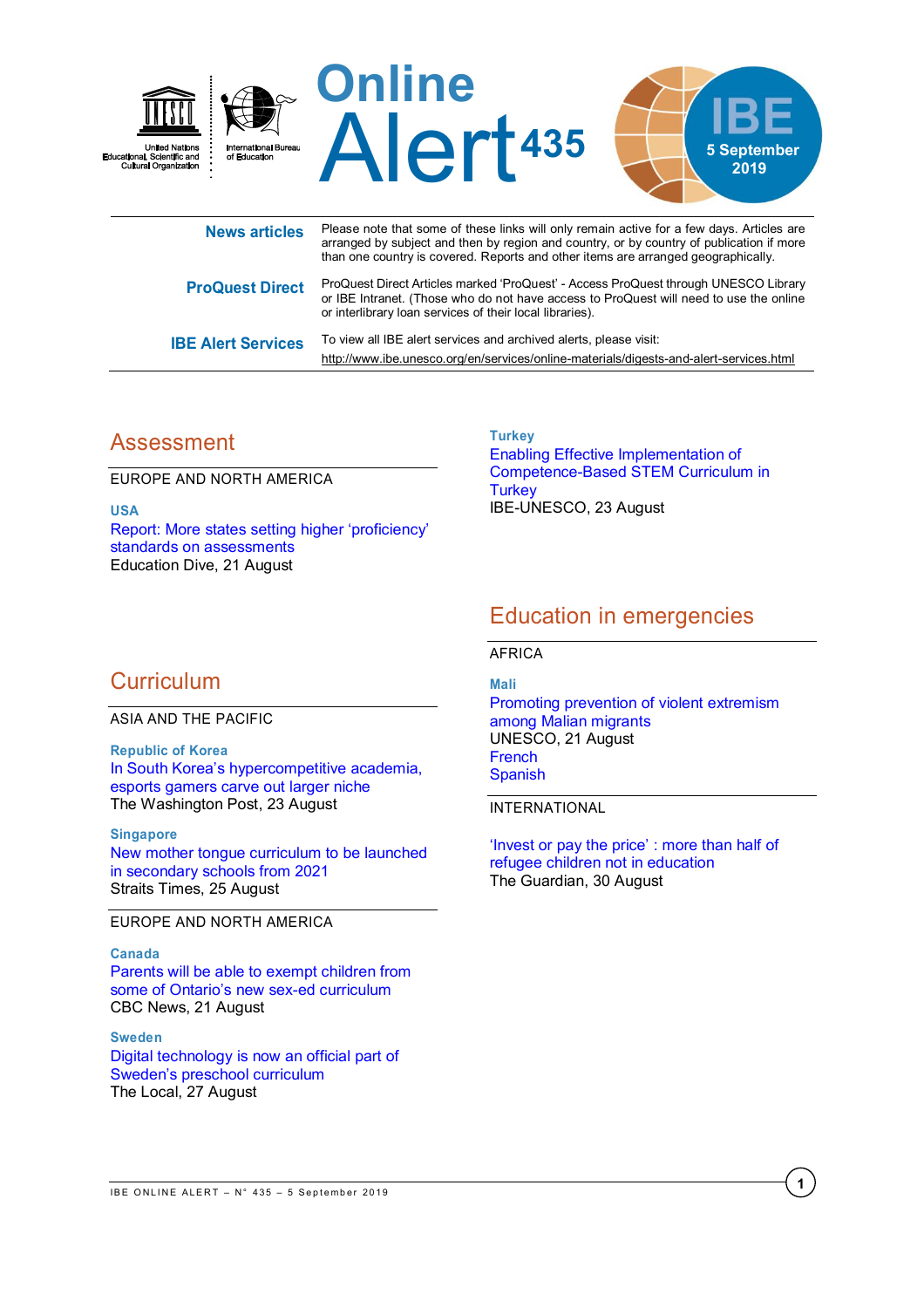# Education system

### AFRICA

#### **Benin**

[Education / Les responsables de](http://www.agencebeninpresse.info/web/depeche/33/les-responsables-de-l-enseignement-secondaire-du-plateau-font-le-bilan-des-performances-realisees-l-annee-ecoulee)  l'enseignement [secondaire du Plateau font le](http://www.agencebeninpresse.info/web/depeche/33/les-responsables-de-l-enseignement-secondaire-du-plateau-font-le-bilan-des-performances-realisees-l-annee-ecoulee)  [bilan des performances réalisées l'année](http://www.agencebeninpresse.info/web/depeche/33/les-responsables-de-l-enseignement-secondaire-du-plateau-font-le-bilan-des-performances-realisees-l-annee-ecoulee)  [écoulée](http://www.agencebeninpresse.info/web/depeche/33/les-responsables-de-l-enseignement-secondaire-du-plateau-font-le-bilan-des-performances-realisees-l-annee-ecoulee) ACMA, 21 août

### EUROPE AND NORTH AMERICA

**United Kingdom** [England school places shortage 'made worse](https://www.theguardian.com/education/2019/aug/26/england-school-places-shortage-made-worse-by-academies)  [by academies'](https://www.theguardian.com/education/2019/aug/26/england-school-places-shortage-made-worse-by-academies) The Guardian, 26 August

#### **USA**

[Early education, relationship with teachers](https://abcnews.go.com/Health/early-education-relationship-teachers-paramount-children-success-study/story?id=65293302)  [paramount for children success, study says](https://abcnews.go.com/Health/early-education-relationship-teachers-paramount-children-success-study/story?id=65293302) Abc News, 1 September

## Gender in education

#### ARAB STATES

**Saudi Arabia** [Women teach young boys for the first time in](https://www.arabnews.com/node/1548366/saudi-arabia)  [Saudi public schools](https://www.arabnews.com/node/1548366/saudi-arabia) Arab News, 3 September

## Inclusive education

EUROPE AND NORTH AMERICA

**France** [TRIBUNE. "11.000 enfants en situation de](https://www.lejdd.fr/Societe/Education/tribune-11000-enfants-en-situation-de-handicap-sont-officiellement-sans-scolarisation-en-france-3916961)  [handicap sont officiellement sans scolarisation](https://www.lejdd.fr/Societe/Education/tribune-11000-enfants-en-situation-de-handicap-sont-officiellement-sans-scolarisation-en-france-3916961)  [en France"](https://www.lejdd.fr/Societe/Education/tribune-11000-enfants-en-situation-de-handicap-sont-officiellement-sans-scolarisation-en-france-3916961) Le Journal du Dimanche, 31 août

## **Literacy**

### AFRICA

## **Algeria**

[Algeria's multilingual national literacy strategy](https://en.unesco.org/news/algerias-multilingual-national-literacy-strategy-wins-unesco-prize)  [wins UNESCO Prize](https://en.unesco.org/news/algerias-multilingual-national-literacy-strategy-wins-unesco-prize) UNESCO, 2 September

### ASIA AND THE PACIFIC

**Australia** [Library for All app brings books to world's](https://www.abc.net.au/news/2019-08-31/library-ereader-free-book-app-library-for-all-women-technology/11461026)  [poorest children](https://www.abc.net.au/news/2019-08-31/library-ereader-free-book-app-library-for-all-women-technology/11461026) ABC News, 31 August

**Indonesia** [BASAbali initiative to preserve Balinese](https://coconuts.co/bali/news/basabalis-initiative-to-preserve-balinese-language-earns-unesco-prize-for-literacy/)  [language earns UNESCO Prize for Literacy](https://coconuts.co/bali/news/basabalis-initiative-to-preserve-balinese-language-earns-unesco-prize-for-literacy/) Coconuts Bali, 4 September

**New Zealand** [Taking credit from other subjects scrapped as](https://www.stuff.co.nz/national/education/115336067/taking-credit-from-other-subjects-scrapped-as-students-not-literacy-numeracyready)  [students not literacy, numeracy-ready](https://www.stuff.co.nz/national/education/115336067/taking-credit-from-other-subjects-scrapped-as-students-not-literacy-numeracyready) Stuff, 2 September

### EUROPE AND NORTH AMERICA

**USA** [Transitioning to a Blended, Phonics-Based](https://thejournal.com/articles/2019/08/28/transitioning-to-a-blended-phonics-based-literacy-approach.aspx)  [Literacy Approach](https://thejournal.com/articles/2019/08/28/transitioning-to-a-blended-phonics-based-literacy-approach.aspx) THE Journal, 28 August

[We're in a Data Literacy Crisis. Could](https://fortune.com/2019/08/31/data-literacy-crisis-librarians-library/)  [Librarians Be the Superheroes We Need?](https://fortune.com/2019/08/31/data-literacy-crisis-librarians-library/) Fortune, 31 August

### INTERNATIONAL

[UNESCO's International Literacy Day page](https://en.unesco.org/commemorations/literacyday) UNESCO, 2019 **[French](https://fr.unesco.org/commemorations/literacyday) [Spanish](https://es.unesco.org/commemorations/literacyday)** 

[UNESCO International Literacy Prizes and](https://en.unesco.org/news/unesco-international-literacy-prizes-and-literacy-day-celebrations-focus-multilingualism)  [Literacy Day celebrations focus on](https://en.unesco.org/news/unesco-international-literacy-prizes-and-literacy-day-celebrations-focus-multilingualism)  [multilingualism](https://en.unesco.org/news/unesco-international-literacy-prizes-and-literacy-day-celebrations-focus-multilingualism) UNESCO, 2 September **[French](https://fr.unesco.org/news/multilinguisme-au-coeur-celebrations-journee-internationale-lalphabetisation) [Spanish](https://es.unesco.org/news/plurilinguismo-centra-celebraciones-del-dia-internacional-alfabetizacion)**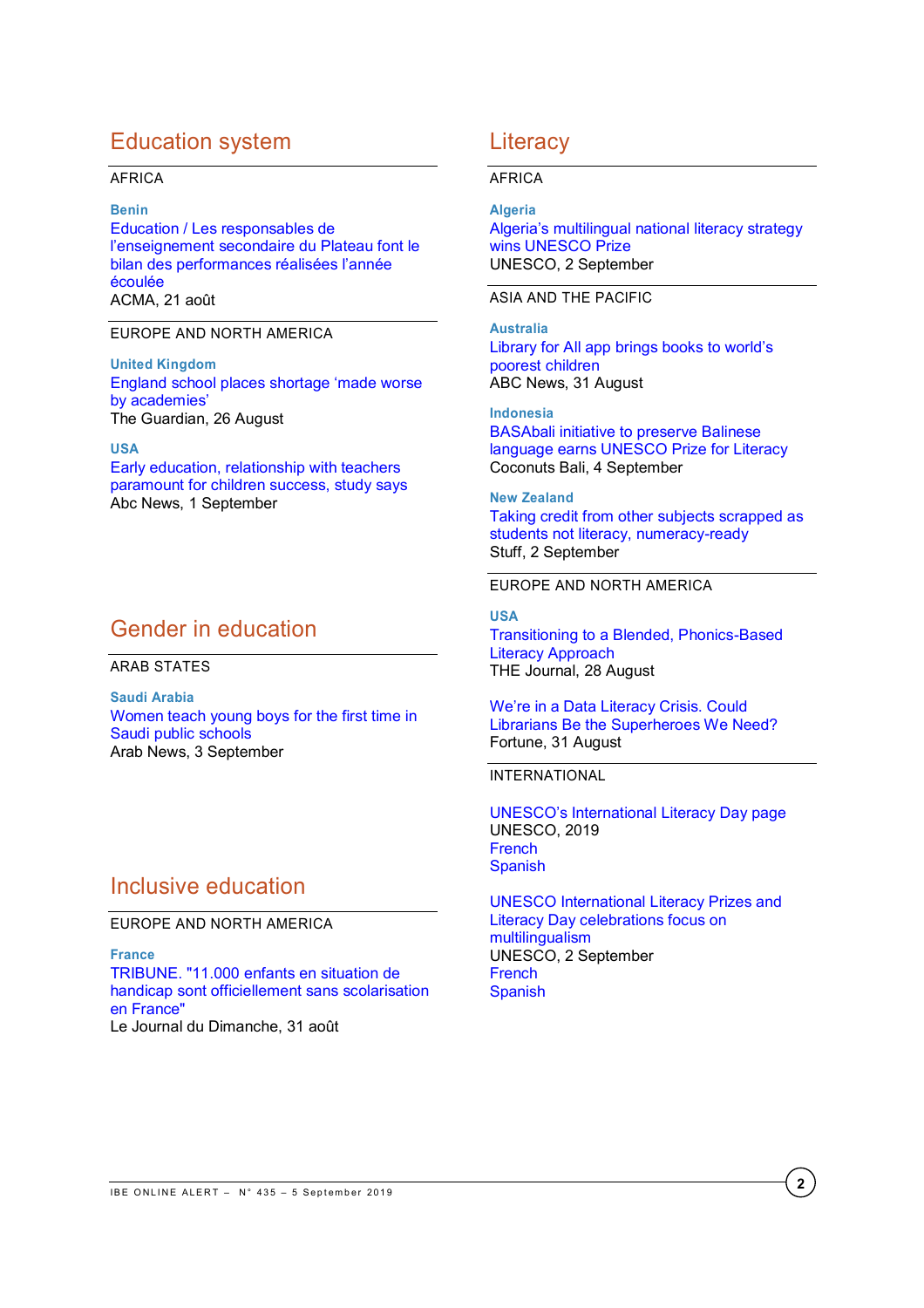# School violence and bullying

#### EUROPE AND NORTH AMERICA

**Republic of Korea** [60,000 students were victims of school](http://www.koreaherald.com/view.php?ud=20190827000689)  [violence: survey](http://www.koreaherald.com/view.php?ud=20190827000689) The Korea Herald, 27 August

## **STEM**

EUROPE AND NORTH AMERICA

**USA**

[Girls are just as good at STEM, study finds](https://cosmosmagazine.com/society/girls-are-just-as-good-at-stem-study-finds) Cosmos, 4 September

## **Teachers**

EUROPE AND NORTH AMERICA

**USA**

[Back to school, without a teacher: Inside the](https://eu.usatoday.com/story/news/education/2019/08/28/teacher-first-day-of-school-back-teaching-jobs-salary/2018092001/)  [struggle to keep teachers at rural schools](https://eu.usatoday.com/story/news/education/2019/08/28/teacher-first-day-of-school-back-teaching-jobs-salary/2018092001/) USA Today, 28 August

# Technology & Education

### EUROPE AND NORTH AMERICA

**Canada**

[Le grand malaise technologique en](https://www.lapresse.ca/debats/opinions/201908/31/01-5239404-le-grand-malaise-technologique-en-education.php) éducation La Press.Ca, 1 septembre

### **USA**

[Artificial Intelligence, Authentic Impact: How](https://edtechmagazine.com/k12/article/2019/08/artificial-intelligence-authentic-impact-how-educational-ai-making-grade-perfcon)  [Educational AI is Making the Grade](https://edtechmagazine.com/k12/article/2019/08/artificial-intelligence-authentic-impact-how-educational-ai-making-grade-perfcon) EdTech, 27 August

[The Surprisingly Low-Tech Way Schools Are](https://www.edsurge.com/news/2019-08-29-the-surprisingly-low-tech-way-schools-are-keeping-students-off-tech)  [Keeping Students Off Tech](https://www.edsurge.com/news/2019-08-29-the-surprisingly-low-tech-way-schools-are-keeping-students-off-tech) EdSurge, 29 August

### LATIN AMERICA AND THE CARIBBEAN

[Educación digital: qué reformas se aplicaron](https://www.infobae.com/educacion/2019/08/27/educacion-digital-que-reformas-se-aplicaron-en-latinoamerica/)  [en Latinoamérica](https://www.infobae.com/educacion/2019/08/27/educacion-digital-que-reformas-se-aplicaron-en-latinoamerica/) infobae, 27 agosto

### INTERNATIONAL

[Kids More Likely to Look Online for Help than](https://thejournal.com/articles/2019/08/28/kids-more-likely-to-look-online-for-help-than-ask-parents.aspx)  [Ask Parents](https://thejournal.com/articles/2019/08/28/kids-more-likely-to-look-online-for-help-than-ask-parents.aspx) THE Journal, 28 August

## Reports, publications, etc.

### EUROPE AND NORTH AMERICA

**Catalonia** [Educational policy and the challenge of school](https://unesdoc.unesco.org/ark:/48223/pf0000261471_eng)  [segregation in Catalonia](https://unesdoc.unesco.org/ark:/48223/pf0000261471_eng) UNESCO-IIEP, 2019 [French](https://unesdoc.unesco.org/ark:/48223/pf0000261471_fre) [Spanish](https://unesdoc.unesco.org/ark:/48223/pf0000261471)

LATIN AMERICA AND THE CARIBBEAN

**Ecuador** [Reforma de la carrera docente en Ecuador](https://unesdoc.unesco.org/ark:/48223/pf0000370074) UNESCO-IIEP, 2019

INTERNATIONAL

**NISSEM** [NISSEM Global Briefs](https://www.nissem.org/globalbriefs) NISSEM, 2019

**UNESCO** [Artificial Intelligence in Education,](https://unesdoc.unesco.org/ark:/48223/pf0000370307/PDF/370307eng.pdf.multi) [Compendium of Promising Initiatives:](https://unesdoc.unesco.org/ark:/48223/pf0000370307/PDF/370307eng.pdf.multi) Mobile [Learning Week 2019](https://unesdoc.unesco.org/ark:/48223/pf0000370307/PDF/370307eng.pdf.multi) UNESCO, 2019

[Artificial Intelligence for Sustainable](https://unesdoc.unesco.org/ark:/48223/pf0000370308)  [Development: Synthesis Report: Mobile](https://unesdoc.unesco.org/ark:/48223/pf0000370308)  [Leaning Week 2019](https://unesdoc.unesco.org/ark:/48223/pf0000370308) UNESCO, 2019

[Her education, our future: Snapshots of](https://unesdoc.unesco.org/ark:/48223/pf0000369547)  [UNESCO's work](https://unesdoc.unesco.org/ark:/48223/pf0000369547) UNESCO, 2019